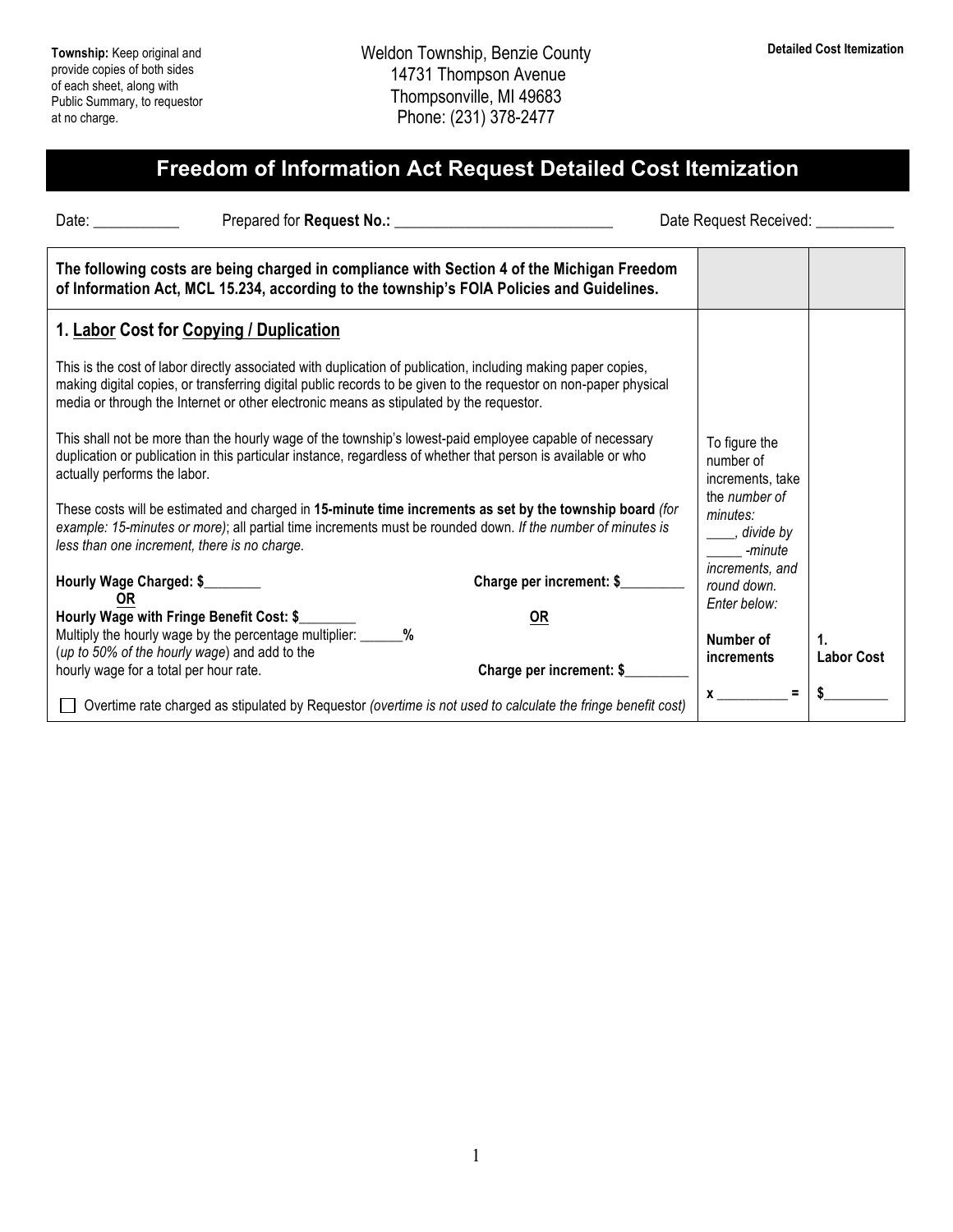| 2. Labor Cost to Locate:<br>This is the cost of labor directly associated with the necessary searching for, locating, and examining public<br>records in conjunction with receiving and fulfilling a granted written request. This fee is being charged<br>because failure to do so will result in unreasonably high costs to the township that are excessive and<br>beyond the normal or usual amount for those services compared to the township's usual FOIA<br>requests, because of the nature of the request in this particular instance, specifically:                                                                                                                                                                |                                                                                                                                          |                         |
|-----------------------------------------------------------------------------------------------------------------------------------------------------------------------------------------------------------------------------------------------------------------------------------------------------------------------------------------------------------------------------------------------------------------------------------------------------------------------------------------------------------------------------------------------------------------------------------------------------------------------------------------------------------------------------------------------------------------------------|------------------------------------------------------------------------------------------------------------------------------------------|-------------------------|
| The township will not charge more than the hourly wage of its lowest-paid employee capable of searching for,<br>locating, and examining the public records in this particular instance, regardless of whether that person is<br>available or who actually performs the labor.                                                                                                                                                                                                                                                                                                                                                                                                                                               | To figure the<br>number of<br>increments, take<br>the number of                                                                          |                         |
| These costs will be estimated and charged in 15-minute time increments (must be 15-minutes or more); all<br>partial time increments must be rounded down. If the number of minutes is less than 15, there is no charge.                                                                                                                                                                                                                                                                                                                                                                                                                                                                                                     | minutes:<br>____, divide by<br>-minute                                                                                                   |                         |
| Charge per increment: \$<br>Hourly Wage Charged: \$<br><b>OR</b>                                                                                                                                                                                                                                                                                                                                                                                                                                                                                                                                                                                                                                                            | increments, and<br>round down.                                                                                                           |                         |
| Hourly Wage with Fringe Benefit Cost: \$<br><b>OR</b><br>Multiply the hourly wage by the percentage multiplier: ______%                                                                                                                                                                                                                                                                                                                                                                                                                                                                                                                                                                                                     | Enter below:                                                                                                                             |                         |
| (up to 50% of the hourly wage) and add to the<br>Charge per increment: \$<br>hourly wage for a total per hour rate.                                                                                                                                                                                                                                                                                                                                                                                                                                                                                                                                                                                                         | Number of<br>increments                                                                                                                  | 2.<br><b>Labor Cost</b> |
| Overtime rate charged as stipulated by Requestor (overtime is not used to calculate the fringe benefit cost)                                                                                                                                                                                                                                                                                                                                                                                                                                                                                                                                                                                                                | $\equiv$<br>$x \overline{\phantom{a}}$                                                                                                   | S                       |
| 3a. Employee Labor Cost for Separating Exempt from Non-Exempt (Redacting):<br>(Fill this out if using a township employee. If contracted, use No. 3b instead).<br>The township will not charge for labor directly associated with redaction if it knows or has reason to know that it<br>previously redacted the record in question and still has the redacted version in its possession.<br>This fee is being charged because failure to do so will result in unreasonably high costs to the township<br>that are excessive and beyond the normal or usual amount for those services compared to the<br>township's usual FOIA requests, because of the nature of the request in this particular instance,<br>specifically: |                                                                                                                                          |                         |
| This is the cost of labor of a township employee, including necessary review, directly associated with<br>separating and deleting exempt from nonexempt information. This shall not be more than the hourly wage of the<br>township's lowest-paid employee capable of separating and deleting exempt from nonexempt information in<br>this particular instance, regardless of whether that person is available or who actually performs the labor.<br>These costs will be estimated and charged in 15-minute time increments (must be 15-minutes or more); all<br>partial time increments must be rounded down. If the number of minutes is less than 15, there is no charge.                                               | To figure the<br>number of<br>increments, take<br>the number of<br>minutes:<br>stativide by<br>-minute<br>increments, and<br>round down. |                         |
| Charge per increment: \$<br>Hourly Wage Charged: \$<br><b>OR</b>                                                                                                                                                                                                                                                                                                                                                                                                                                                                                                                                                                                                                                                            | Enter below:<br>Number of                                                                                                                | 3a.                     |
| Hourly Wage with Fringe Benefit Cost: \$<br><b>OR</b><br>Multiply the hourly wage by the percentage multiplier: ____%<br>(up to 50% of the hourly wage) and add to the<br>Charge per increment: \$<br>hourly wage for a total per hour rate.                                                                                                                                                                                                                                                                                                                                                                                                                                                                                | increments<br>$\equiv$<br>$x \overline{\phantom{a}}$                                                                                     | <b>Labor Cost</b>       |
| Overtime rate charged as stipulated by Requestor (overtime is not used to calculate the fringe benefit cost)                                                                                                                                                                                                                                                                                                                                                                                                                                                                                                                                                                                                                |                                                                                                                                          |                         |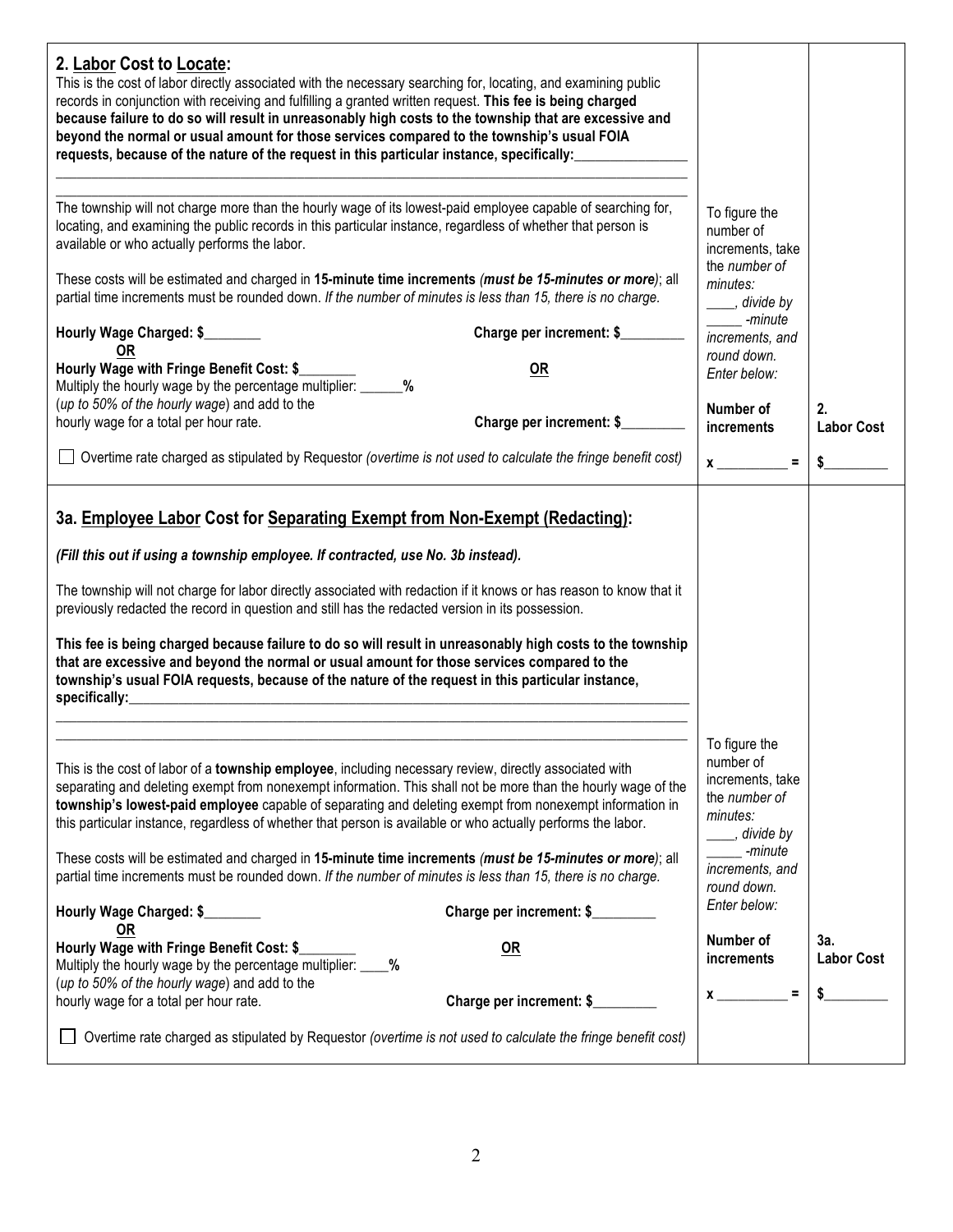| 3b. Contracted Labor Cost for Separating Exempt from Non-Exempt (Redacting):<br>(Fill this out if using a contractor, such as the attorney. If using in-house employee, use No. 3a instead.)<br>The township will not charge for labor directly associated with redaction if it knows or has reason to know that it<br>previously redacted the record in question and still has the redacted version in its possession.<br>This fee is being charged because failure to do so will result in unreasonably high costs to the township<br>that are excessive and beyond the normal or usual amount for those services compared to the<br>township's usual FOIA requests, because of the nature of the request in this particular instance,                                                                                | To figure the                                                                                                                                                                                         |                              |
|-------------------------------------------------------------------------------------------------------------------------------------------------------------------------------------------------------------------------------------------------------------------------------------------------------------------------------------------------------------------------------------------------------------------------------------------------------------------------------------------------------------------------------------------------------------------------------------------------------------------------------------------------------------------------------------------------------------------------------------------------------------------------------------------------------------------------|-------------------------------------------------------------------------------------------------------------------------------------------------------------------------------------------------------|------------------------------|
| As this township does not employ a person capable of separating exempt from non-exempt information in this<br>particular instance, as determined by the FOIA Coordinator, this is the cost of labor of a contractor (i.e.: outside<br>attorney), including necessary review, directly associated with separating and deleting exempt information from<br>nonexempt information. This shall not exceed an amount equal to 6 times the state minimum hourly wage rate<br>of $\frac{\cdot}{\cdot}$ (currently \$8.15).<br>These costs will be estimated and charged in 15-minute time increments (must be 15-minutes or more); all<br>partial time increments must be rounded down. If the number of minutes is less than 15, there is no charge.                                                                          | number of<br>increments, take<br>the number of<br>minutes:<br>____, divide by<br>-minute<br>increments, and<br>round down to:<br><i>increments.</i><br>Enter below:<br>Number of<br><b>increments</b> | $3b$ .<br><b>Labor Cost</b>  |
| Hourly Cost Charged: \$<br>Charge per increment: \$                                                                                                                                                                                                                                                                                                                                                                                                                                                                                                                                                                                                                                                                                                                                                                     | $x \overline{\phantom{a}} =$                                                                                                                                                                          | \$                           |
| 4. Copying / Duplication Cost:<br>Copying costs may be charged if a copy of a public record is requested, or for the necessary copying of a record<br>for inspection (for example, to allow for blacking out exempt information, to protect old or delicate original<br>records, or because the original record is a digital file or database not available for public inspection).<br>No more than the actual cost of a sheet of paper, up to maximum 10 cents per sheet for:<br>Letter (8 1/2 x 11-inch, single and double-sided): _____ cents per sheet<br>٠<br><b>Legal</b> ( $8\frac{1}{2}$ x 14-inch, single and double-sided): _____ cents per sheet<br>No more than the actual cost of a sheet of paper for other paper sizes:<br>Other paper sizes (single and double-sided): ______ cents / dollars per sheet | Number of<br>Sheets:<br>$x \overline{\phantom{a}}$<br>$\mathbf{r}$<br>$\equiv$<br>No. of Items:                                                                                                       | Costs:                       |
| Actual and most reasonably economical cost of non-paper physical digital media:<br><b>Circle applicable:</b> Disc / Tape / Drive / Other Digital Medium Cost per Item:<br>$\bullet$<br>The cost of paper copies must be calculated as a total cost per sheet of paper. The fee cannot exceed 10<br>cents per sheet of paper for copies of public records made on 8-1/2- by 11-inch paper or 8-1/2- by 14-inch<br>paper. A township must utilize the most economical means available for making copies of public records,<br>including using double-sided printing, if cost saving and available.                                                                                                                                                                                                                        | $\equiv$<br>$\mathbf x$                                                                                                                                                                               | 4. Total<br><b>Copy Cost</b> |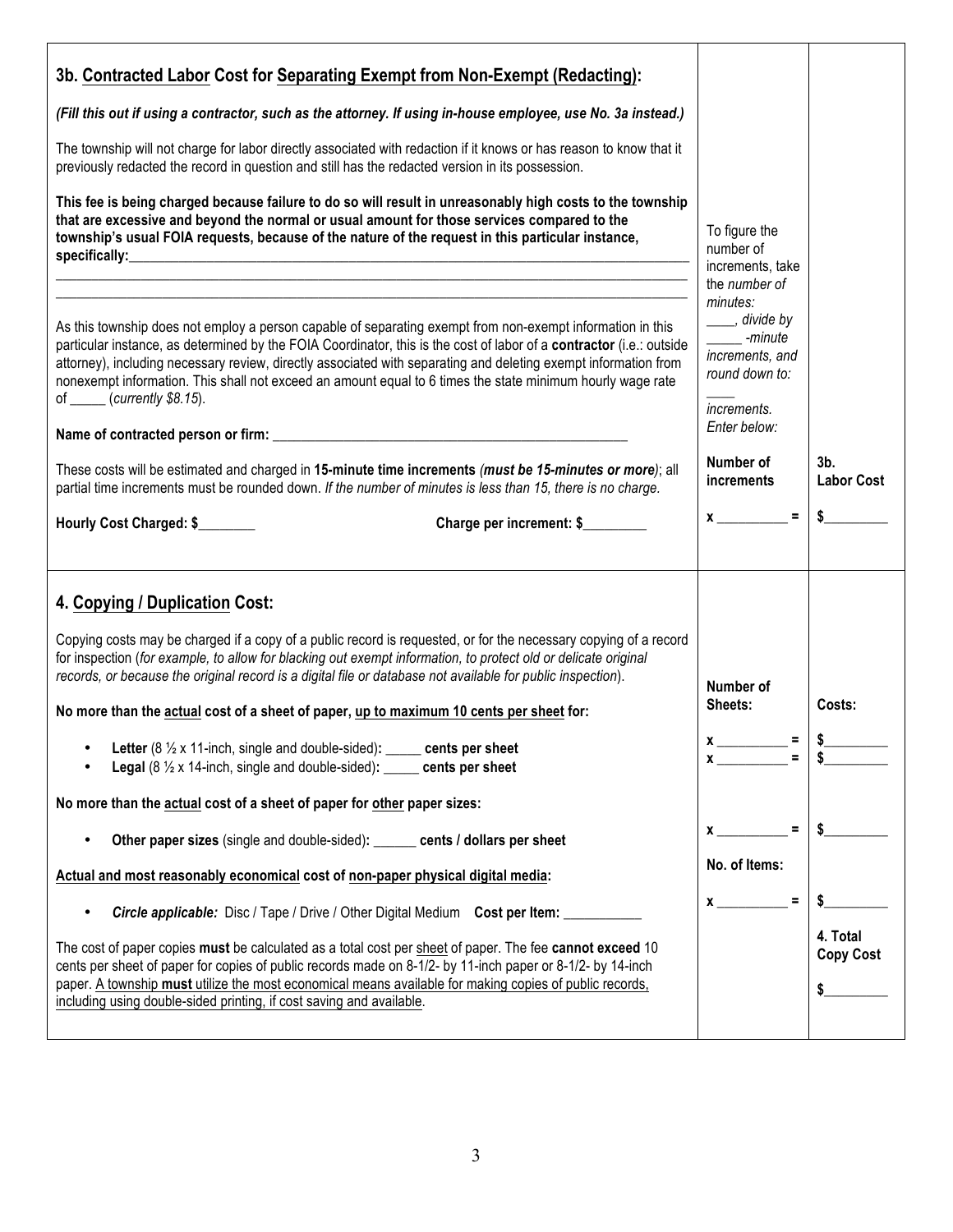| 5. Mailing Cost:                                                                                                                                                                                                                                                                                                                                                                               |                                               |                                                   |
|------------------------------------------------------------------------------------------------------------------------------------------------------------------------------------------------------------------------------------------------------------------------------------------------------------------------------------------------------------------------------------------------|-----------------------------------------------|---------------------------------------------------|
| The township will charge the actual cost of mailing, if any, for sending records in a reasonably economical and<br>justifiable manner. Delivery confirmation is not required.                                                                                                                                                                                                                  |                                               |                                                   |
| The township may charge for the least expensive form of postal delivery confirmation.<br>The township cannot charge more for expedited shipping or insurance unless specifically requested<br>by the requestor.*                                                                                                                                                                               | Number of<br><b>Envelopes or</b><br>Packages: | Costs:                                            |
| Actual Cost of Envelope or Packaging: \$                                                                                                                                                                                                                                                                                                                                                       | $x =$                                         |                                                   |
| Actual Cost of Postage: \$___________ per stamp<br>\$___________________ per pound<br>per package                                                                                                                                                                                                                                                                                              |                                               | $\begin{array}{c}\n\text{S}\n\hline\n\end{array}$ |
| Actual Cost (least expensive) Postal Delivery Confirmation: \$                                                                                                                                                                                                                                                                                                                                 | $x \overline{\phantom{a}} =$                  |                                                   |
| *Expedited Shipping or Insurance as Requested: \$________ $\mid x \mid$                                                                                                                                                                                                                                                                                                                        | $\equiv$                                      | s                                                 |
| * Requestor has requested expedited shipping or insurance                                                                                                                                                                                                                                                                                                                                      |                                               | 5. Total<br><b>Mailing Cost</b><br>$\sim$         |
| 6a. Copying/Duplicating Cost for Records Already on Township's Website:                                                                                                                                                                                                                                                                                                                        |                                               |                                                   |
| If the public body has included the website address for a record in its written response to the requestor, and the<br>requestor thereafter stipulates that the public record be provided to him or her in a paper format or non-paper<br>physical digital media, the township will provide the public records in the specified format and may charge<br>copying costs to provide those copies. |                                               |                                                   |
| No more than the actual cost of a sheet of paper, up to maximum 10 cents per sheet for:                                                                                                                                                                                                                                                                                                        | Number of<br>Sheets:                          | Costs:                                            |
| Letter (8 $\frac{1}{2}$ x 11-inch, single and double-sided): _____ cents per sheet<br>Legal (8 1/2 x 14-inch, single and double-sided): _____ cents per sheet                                                                                                                                                                                                                                  | $\boldsymbol{x}$                              |                                                   |
| No more than the actual cost of a sheet of paper for other paper sizes:                                                                                                                                                                                                                                                                                                                        |                                               |                                                   |
| Other paper sizes (single and double-sided): ______ cents / dollars per sheet                                                                                                                                                                                                                                                                                                                  | $\equiv$<br>$x$ <sub>____</sub>               | \$                                                |
| Actual and most reasonably economical cost of non-paper physical digital media:                                                                                                                                                                                                                                                                                                                | No. of Items:                                 |                                                   |
| <b>Circle applicable:</b> Disc / Tape / Drive / Other Digital Medium Cost per Item:                                                                                                                                                                                                                                                                                                            | $\equiv$<br>$\mathbf x$                       |                                                   |
| Requestor has stipulated that some / all of the requested records that are already available on the<br>township's website be provided in a paper or non-paper physical digital medium.                                                                                                                                                                                                         |                                               | 6a. Web<br><b>Copy Cost</b>                       |
|                                                                                                                                                                                                                                                                                                                                                                                                |                                               | \$                                                |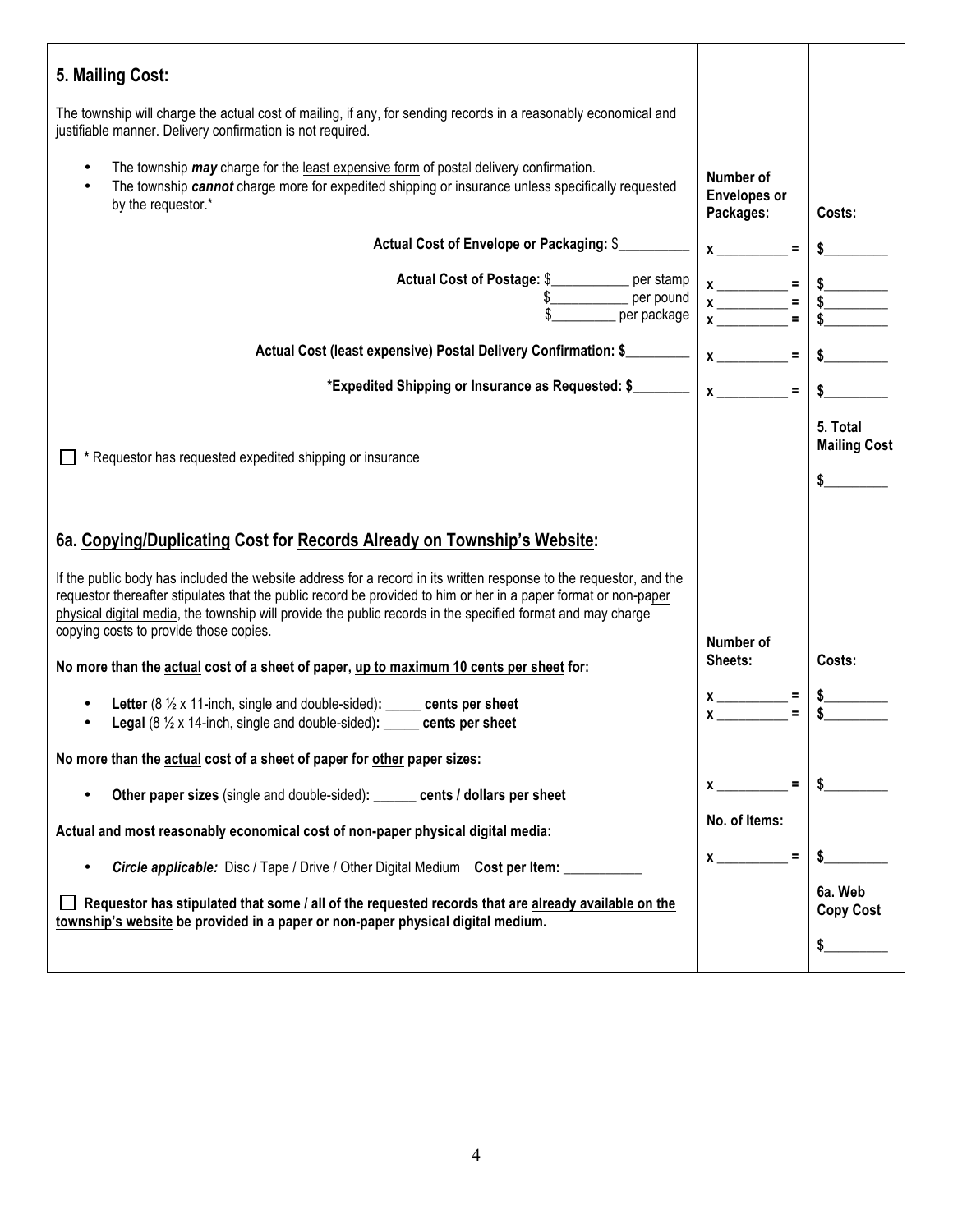| 6b. Labor Cost for Copying/Duplicating Records Already on Township's Website:                                                                                                                                                                                                                                                                                                                                                                                                      |                                                |   |                                                                             |                                          |
|------------------------------------------------------------------------------------------------------------------------------------------------------------------------------------------------------------------------------------------------------------------------------------------------------------------------------------------------------------------------------------------------------------------------------------------------------------------------------------|------------------------------------------------|---|-----------------------------------------------------------------------------|------------------------------------------|
| This shall not be more than the hourly wage of the township's lowest-paid employee capable of necessary<br>duplication or publication in this particular instance, regardless of whether that person is available or who<br>actually performs the labor. These costs will be estimated and charged in 15-minute time increments (i.e.: 15-<br>minutes or more); all partial time increments must be rounded down. If the number of minutes is less than 15,<br>there is no charge. |                                                |   | To figure the<br>number of<br>increments, take<br>the number of<br>minutes: |                                          |
| Hourly Wage Charged: \$                                                                                                                                                                                                                                                                                                                                                                                                                                                            | Charge per increment: \$                       |   | ____, divide by<br>-minute                                                  |                                          |
| OR<br>Hourly Wage with Fringe Benefit Cost: \$                                                                                                                                                                                                                                                                                                                                                                                                                                     | <b>OR</b>                                      |   | increments, and                                                             |                                          |
| Multiply the hourly wage by the percentage multiplier: _______%<br>and add to the hourly wage for a total per hour rate.                                                                                                                                                                                                                                                                                                                                                           | Charge per increment: \$                       |   | round down.<br>Enter below:                                                 |                                          |
| The township may use a fringe benefit multiplier greater                                                                                                                                                                                                                                                                                                                                                                                                                           |                                                |   | Number of                                                                   | 6b. Web                                  |
| than the 50% limitation, not to exceed the actual costs of providing the information in the specified format.                                                                                                                                                                                                                                                                                                                                                                      |                                                |   | <i>increments</i>                                                           | <b>Labor Cost</b>                        |
| □ Overtime rate charged as stipulated by Requestor                                                                                                                                                                                                                                                                                                                                                                                                                                 |                                                |   | $x \overline{\phantom{a}}$                                                  | $\frac{1}{2}$                            |
| 6c. Mailing Cost for Records Already on Township's Website:                                                                                                                                                                                                                                                                                                                                                                                                                        |                                                |   | Number:                                                                     | Costs:                                   |
|                                                                                                                                                                                                                                                                                                                                                                                                                                                                                    | Actual Cost of Envelope or Packaging: \$       |   | $x \overline{y}$                                                            |                                          |
| Actual Cost of Postage: \$____________ per stamp / per pound / per package                                                                                                                                                                                                                                                                                                                                                                                                         |                                                |   | $x \overline{\phantom{a}}$                                                  | $\frac{1}{2}$                            |
| Actual Cost (least expensive) Postal Delivery Confirmation: \$                                                                                                                                                                                                                                                                                                                                                                                                                     |                                                |   |                                                                             |                                          |
| *Expedited Shipping or Insurance as Requested: \$                                                                                                                                                                                                                                                                                                                                                                                                                                  |                                                |   | $x \overline{ )} =$                                                         |                                          |
| * Requestor has requested expedited shipping or insurance                                                                                                                                                                                                                                                                                                                                                                                                                          |                                                |   |                                                                             | 6c. Web<br><b>Mailing Cost</b><br>$\sim$ |
| <b>Subtotal Fees Before Waivers, Discounts or Deposits:</b>                                                                                                                                                                                                                                                                                                                                                                                                                        | Cost estimate<br>Bill                          |   | 1. Labor Cost for Copying:<br>2. Labor Cost to Locate:                      |                                          |
| <b>Estimated Time Frame to Provide Records:</b>                                                                                                                                                                                                                                                                                                                                                                                                                                    |                                                |   | 3a. Labor Cost to Redact:<br>3b. Contract Labor Cost to Redact:             | \$_                                      |
| (days or date)                                                                                                                                                                                                                                                                                                                                                                                                                                                                     |                                                |   | 4. Copying/Duplication Cost:                                                |                                          |
| The time frame estimate is nonbinding upon the                                                                                                                                                                                                                                                                                                                                                                                                                                     | 6a. Copying/Duplication of Records on Website: |   | 5. Mailing Cost:                                                            | $\frac{1}{2}$<br>s                       |
| township, but the township is providing the                                                                                                                                                                                                                                                                                                                                                                                                                                        | 6b. Labor Cost for Copying Records on Website: |   |                                                                             | s                                        |
| estimate in good faith. Providing an estimated<br>time frame does not relieve the township from                                                                                                                                                                                                                                                                                                                                                                                    |                                                |   | 6c. Mailing Costs for Records on Website:                                   | \$                                       |
| any of the other requirements of this act.                                                                                                                                                                                                                                                                                                                                                                                                                                         |                                                |   | <b>Subtotal Fees:</b>                                                       | \$                                       |
| <b>Waiver: Public Interest</b>                                                                                                                                                                                                                                                                                                                                                                                                                                                     |                                                |   |                                                                             |                                          |
| A search for a public record may be conducted or copies of public records may be furnished without charge or at<br>a reduced charge if the township determines that a waiver or reduction of the fee is in the public interest                                                                                                                                                                                                                                                     |                                                |   |                                                                             |                                          |
| because searching for or furnishing copies of the public record can be considered as primarily benefiting the<br>general public.                                                                                                                                                                                                                                                                                                                                                   |                                                |   | <b>Subtotal Fees</b>                                                        |                                          |
| All fees are waived<br><b>OR</b>                                                                                                                                                                                                                                                                                                                                                                                                                                                   | All fees are reduced by: _______               | % | <b>After Waiver:</b>                                                        | \$                                       |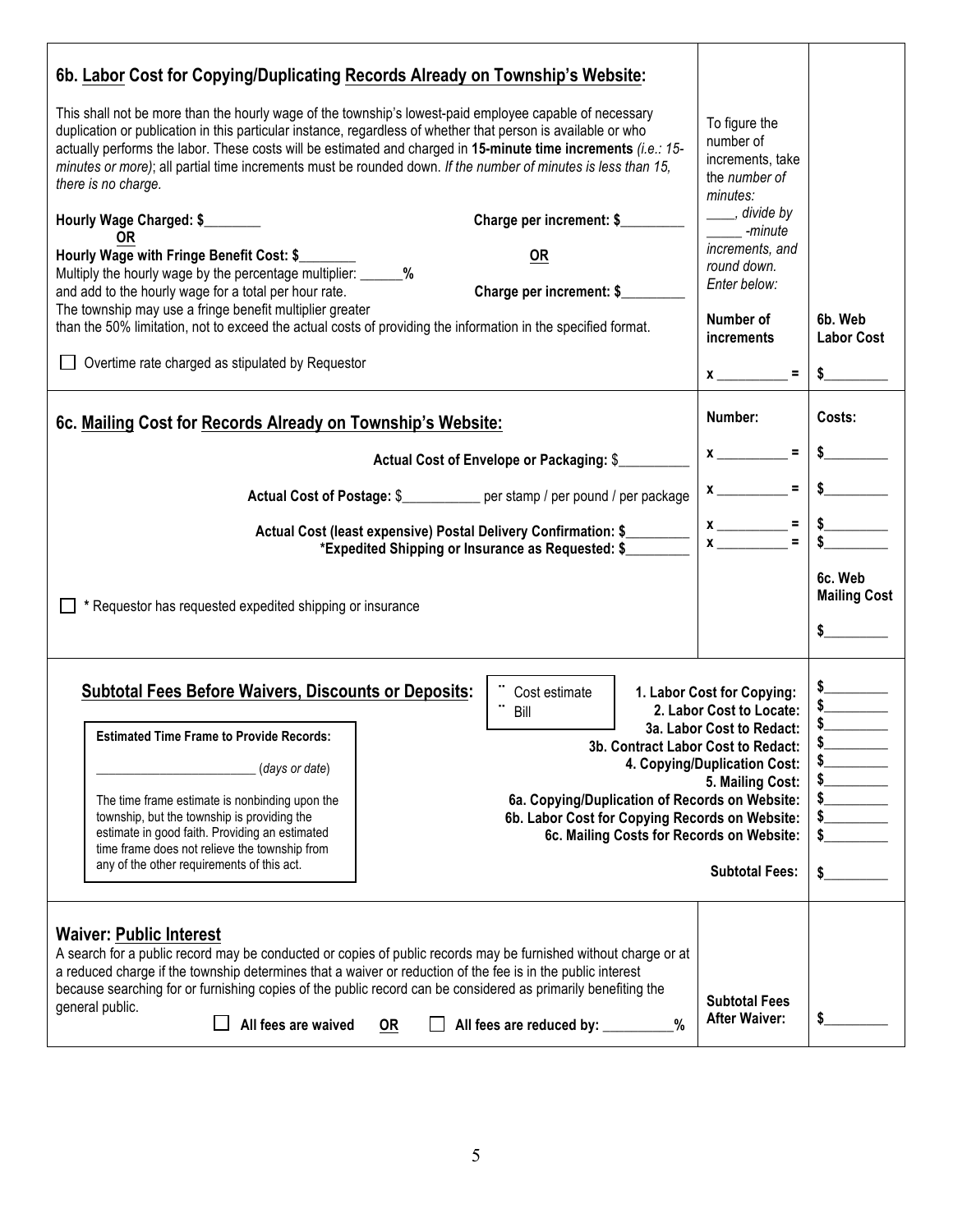| Discount: Indigence<br>A public record search must be made and a copy of a public record must be furnished without charge for the<br>first \$20.00 of the fee for each request by an individual who is entitled to information under this act and who:                                                                                                                                                                                                                                                                                                                                                              |                                               |                          |
|---------------------------------------------------------------------------------------------------------------------------------------------------------------------------------------------------------------------------------------------------------------------------------------------------------------------------------------------------------------------------------------------------------------------------------------------------------------------------------------------------------------------------------------------------------------------------------------------------------------------|-----------------------------------------------|--------------------------|
| 1) Submits an affidavit stating that the individual is indigent and receiving specific public assistance, OR                                                                                                                                                                                                                                                                                                                                                                                                                                                                                                        |                                               |                          |
| 2) If not receiving public assistance, stating facts showing inability to pay the cost because of indigence.                                                                                                                                                                                                                                                                                                                                                                                                                                                                                                        |                                               |                          |
| If a requestor is ineligible for the discount, the public body shall inform the requestor specifically of the reason<br>for ineligibility in the public body's written response. An individual is ineligible for this fee reduction if ANY of the<br>following apply:                                                                                                                                                                                                                                                                                                                                               |                                               |                          |
| (i) The individual has previously received discounted copies of public records from the same public<br>body twice during that calendar year, OR                                                                                                                                                                                                                                                                                                                                                                                                                                                                     |                                               |                          |
| (ii) The individual requests the information in conjunction with outside parties who are offering or<br>providing payment or other remuneration to the individual to make the request. A public body may<br>require a statement by the requestor in the affidavit that the request is not being made in conjunction<br>with outside parties in exchange for payment or other remuneration.                                                                                                                                                                                                                          | <b>Subtotal Fees</b><br><b>After Discount</b> |                          |
| <b>Eligible for Indigence Discount</b>                                                                                                                                                                                                                                                                                                                                                                                                                                                                                                                                                                              | (subtract \$20):                              | \$                       |
| <b>Discount: Nonprofit Organization</b><br>A public record search must be made and a copy of a public record must be furnished without charge for the<br>first \$20.00 of the fee for each request by a nonprofit organization formally designated by the state to carry out<br>activities under subtitle C of the federal Developmental Disabilities Assistance and Bill of Rights Act of 2000 and<br>the federal Protection and Advocacy for Individuals with Mental Illness Act, if the request meets ALL of the                                                                                                 |                                               |                          |
| following requirements:<br>(i) Is made directly on behalf of the organization or its clients.                                                                                                                                                                                                                                                                                                                                                                                                                                                                                                                       |                                               |                          |
| (ii) Is made for a reason wholly consistent with the mission and provisions of those laws<br>under section 931 of the Michigan Mental Health Code, 1974 PA 258, MCL 330.1931.                                                                                                                                                                                                                                                                                                                                                                                                                                       |                                               |                          |
| (iii) Is accompanied by documentation of its designation by the state, if requested by the township.                                                                                                                                                                                                                                                                                                                                                                                                                                                                                                                | <b>Subtotal Fees</b>                          |                          |
| <b>Eligible for Nonprofit Discount</b>                                                                                                                                                                                                                                                                                                                                                                                                                                                                                                                                                                              | <b>After Discount</b><br>(subtract \$20):     |                          |
| <b>Deposit: Good Faith</b>                                                                                                                                                                                                                                                                                                                                                                                                                                                                                                                                                                                          |                                               | <b>Deposit</b><br>Amount |
| The township may require a good-faith deposit before providing the public records to the requestor if the entire<br>fee estimate or charge authorized under this section exceeds \$50.00, based on a good-faith calculation of<br>the total fee. The deposit cannot exceed 1/2 of the total estimated fee.<br>Percent of Deposit: ________<br>%                                                                                                                                                                                                                                                                     |                                               | Required:                |
|                                                                                                                                                                                                                                                                                                                                                                                                                                                                                                                                                                                                                     |                                               | \$.                      |
| Deposit: Increased Deposit Due to Previous FOIA Fees Not Paid In Full<br>After a township has granted and fulfilled a written request from an individual under this act, if the township has<br>not been paid in full the total amount of fees for the copies of public records that the township made available to<br>the individual as a result of that written request, the township may require an increased estimated fee<br>deposit of up to 100% of the estimated fee before it begins a full public record search for any<br>subsequent written request from that individual if ALL of the following apply: |                                               |                          |
| (a) The final fee for the prior written request was not more than 105% of the estimated fee.<br>(b) The public records made available contained the information being sought in the prior written<br>request and are still in the township's possession.<br>(c) The public records were made available to the individual, subject to payment, within the best effort<br>estimated time frame given for the previous request.<br>(d) Ninety (90) days have passed since the township notified the individual in writing that the public                                                                              |                                               |                          |